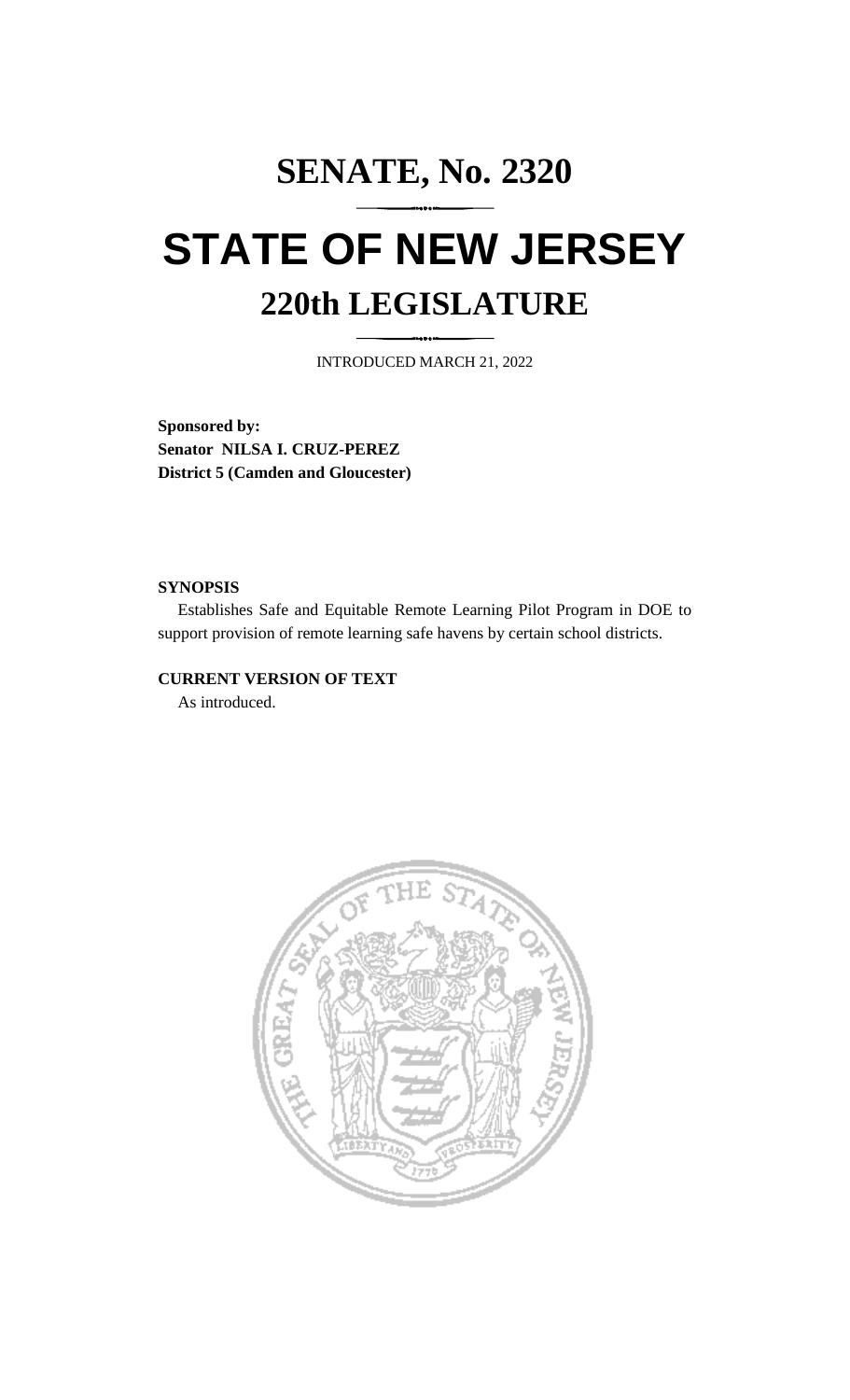## **S2320** CRUZ-PEREZ

 **AN ACT** establishing the Safe and Equitable Remote Learning Pilot Program and supplementing Title 18A of the New Jersey Statutes. **BE IT ENACTED** *by the Senate and General Assembly of the State of New Jersey:* 1. As used in this act: "Broadband Internet service" means a mass-market retail service that provides the capability to transmit data to and receive data from all or substantially all Internet endpoints, including any capabilities that are incidental to and enable the operation of the communications service, but excluding dial-up Internet access service. "Eligible district" includes the Camden City School District, the Newark City School District, the Passaic City School District, the Paterson City School District, and the Trenton City School District. "Program of hybrid instruction" means a program of instruction that is provided through a mix of in-person and virtual or remote instruction and is implemented in accordance with criteria to be established by the Commissioner of Education and is approved by the commissioner. 2. There is established in the Department of Education a Safe and Equitable Remote Learning Pilot Program to assist eligible school districts in the provision of remote learning safe havens, as provided in sections 3 and 4 of this act. 3. a. Notwithstanding the provisions of any other law or regulation concerning the approval of temporary educational facilities to the contrary, when an eligible district implements a program of virtual or remote instruction, as provided under section 9 of P.L.1996, c.138 (C.18A:7F-9), or a program of hybrid instruction, the eligible district may, with the approval of the executive county superintendent of schools, establish one or more remote learning safe havens. Each remote learning safe haven shall be used for the delivery of virtual or remote instruction to enrolled students in accordance with applicable social distancing and other health and safety guidelines. This act shall not be construed as to permit an eligible district to provide in-person instruction at a remote learning safe haven established pursuant to this act, unless otherwise authorized pursuant to State law. b. When an eligible district establishes a remote learning safe haven, the eligible district shall be responsible for the provision of broadband Internet service to the facility. The service shall be sufficient for every enrolled student who is eligible for free or reduced-price meals under the State school lunch program to participate in virtual or remote instructional sessions at the facility.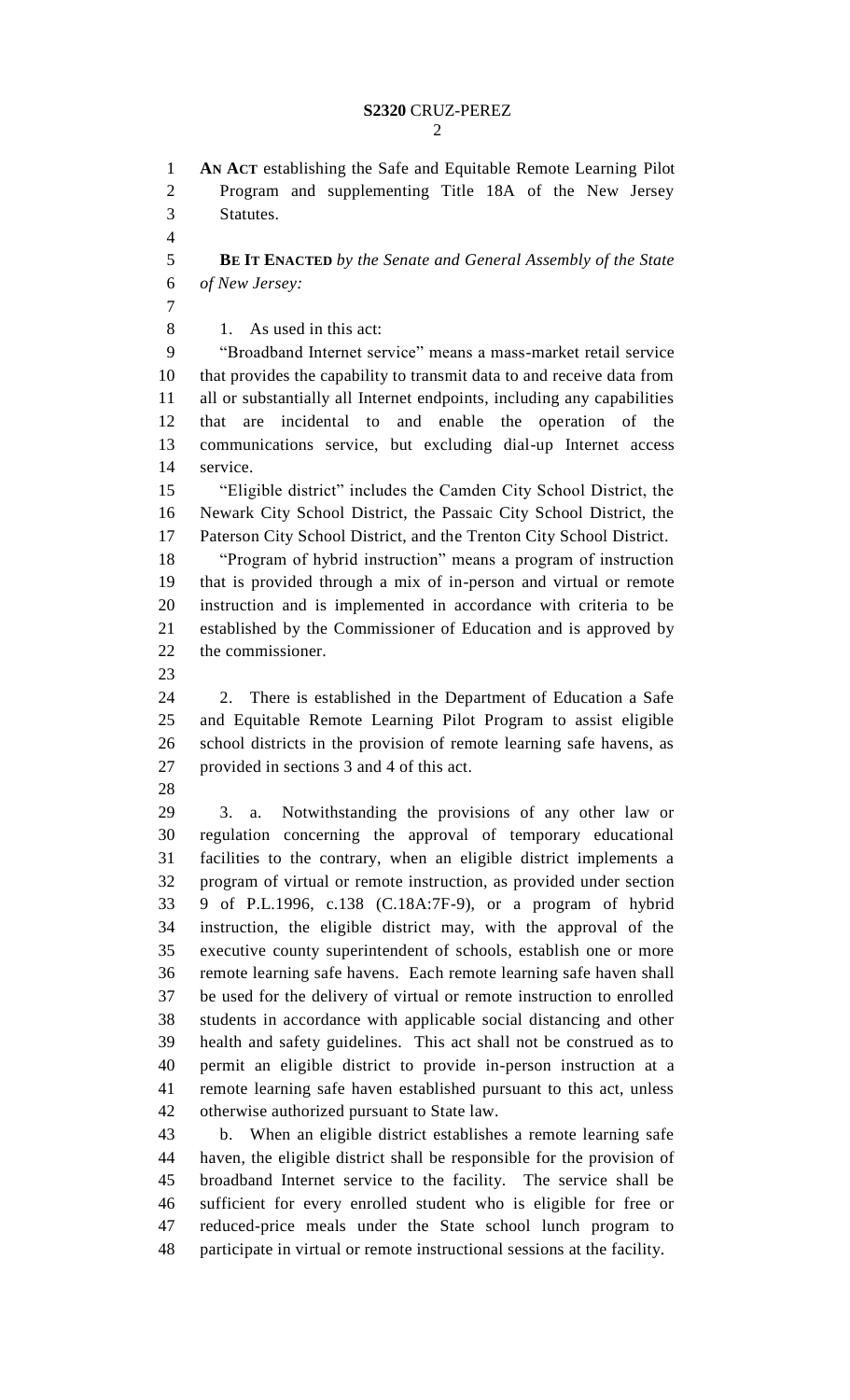c. In addition to any other requirements established by the Commissioner of Education, a remote learning safe haven shall be: (1) located within a building owned by the federal government, the State, a political subdivision of the State, or a nonprofit organization; (2) staffed by appropriately licensed school personnel who have undergone a criminal history record check pursuant to the provisions of P.L.1986, c.116 (C.18A:6-7.1 et seq.) and are approved by the board of education, during all hours of operation; and (3) in compliance with the applicable standards for temporary educational facilities required pursuant to the State Board of Education regulations. d. If an eligible district establishes a remote learning safe haven, the Department of Education shall, within the limits of available funds, provide the eligible district with such funding as is necessary to defray the costs of establishing and staffing the facility, as well as providing the facility with broadband Internet service. To the maximum extent possible, an eligible district shall provide the remote learning safe haven such staff, resources, equipment, and materials as may be necessary to establish and operate the remote learning safe haven and to limit the use of staff, resources, equipment, and materials of the remote learning safe haven. 4. Following the expiration of the public health emergency declared by the Governor in Executive Order 103 of 2020 or the rescission of the declaration of the public health emergency declared by the Governor in Executive Order 103 of 2020, an eligible district that establishes one or more remote learning safe havens pursuant to section 3 of this act may continue to use, or enter into written agreements or partnerships to continue to use, the remote learning safe havens for before school and after school activities. 5. a. In any school year in which an eligible district establishes a remote learning safe haven pursuant to the provisions of this act, the Department of Education shall collect information on the program including, but not limited to: (1) the number of students who engaged in virtual or remote instruction in a remote learning safe haven during the school year; (2) the costs of establishing a remote learning safe haven in each eligible district and the amounts provided by the department to eligible districts pursuant to subsection d. of section 3 of this act; (3) the number of school personnel who staffed the remote learning safe havens in each eligible district, including any additional costs incurred by eligible districts to provide such staff; and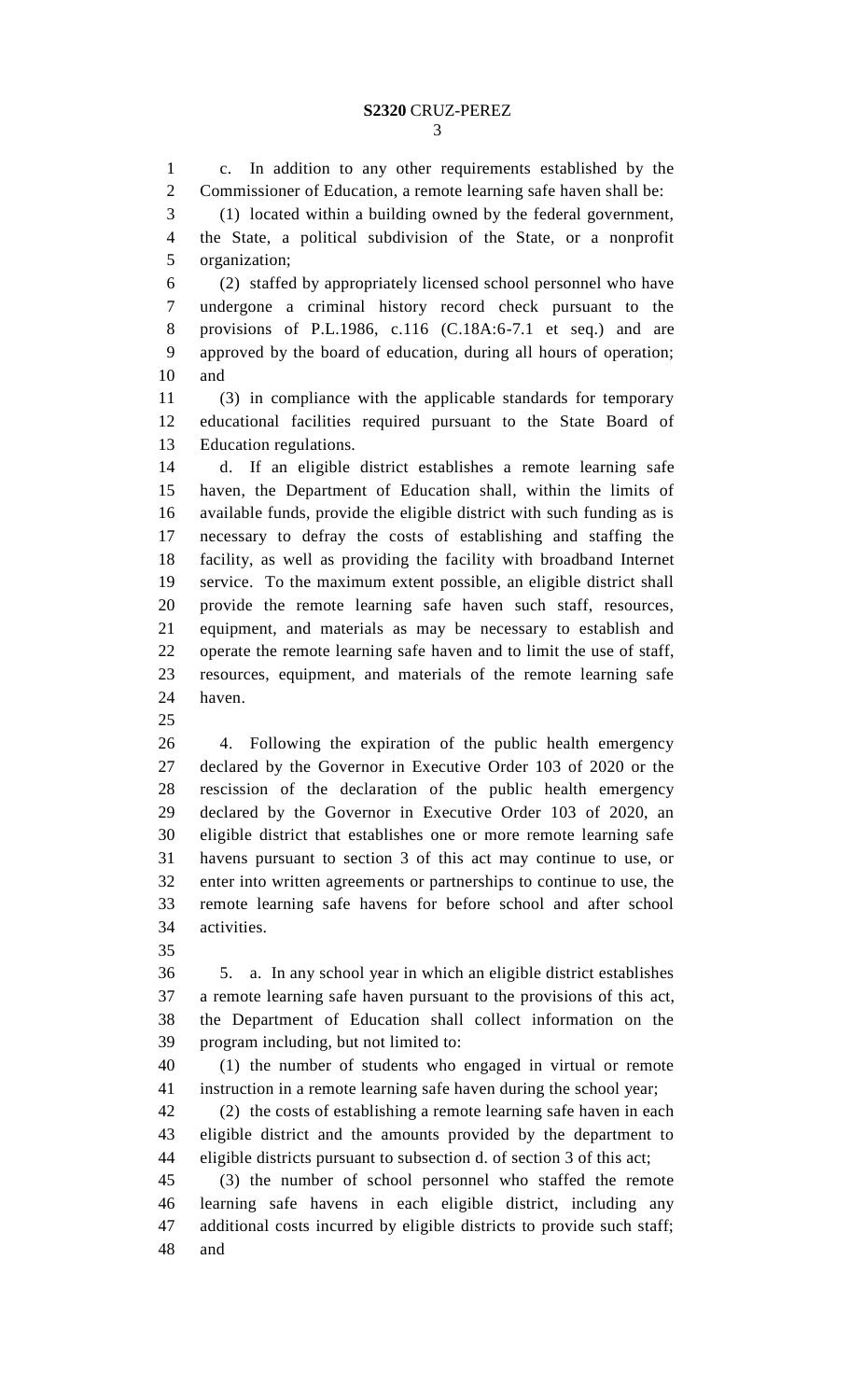(4) a description of each remote learning safe haven established pursuant to the provisions of this act. b. Within 30 days of the end of any school year in which an eligible district establishes a remote learning safe haven pursuant to the provisions of this act, the department shall submit a report to the Governor, and to the Legislature pursuant to section 2 of P.L.1991, c.164 (C.52:14-19.1). The report shall contain the information collected by the department pursuant to subsection a. of this section and the department's recommendation on the advisability of continuing the Safe and Equitable Remote Learning Pilot Program and expanding the program for implementation in additional school districts. 6. Notwithstanding any provision of P.L.1968, c.410 (C.52:14B-1 et seq.), or any other law to the contrary, the Commissioner of Education may adopt, immediately upon filing with the Office of Administrative Law and no later than the 90th day after the effective date of this act, such rules and regulations as the commissioner deems necessary to implement the provisions of this act, which regulations shall be effective for a period not to exceed 12 months. The regulations shall thereafter be amended, adopted, or readopted by the commissioner in accordance with the provisions of P.L.1968, c.410 (C.52:14B-1 et seq.). 7. This act shall take effect immediately. STATEMENT This bill establishes the Safe and Equitable Remote Learning Pilot Program in the Department of Education to support the remote learning safe havens by certain eligible districts, including the Camden City School District, the Newark City School District, the Passaic City School District, the Paterson City School District, and the Trenton City School District. The bill provides that when an eligible district implements a program of virtual or remote instruction or a program of hybrid instruction approved by the Commissioner of Education, the district may, with the approval of the executive county superintendent of schools, establish one or more remote learning safe havens. Each remote learning safe haven would be used for the delivery of remote instruction to enrolled students in accordance with applicable social distancing and other health and safety guidelines. Under the bill, the district would be required to provide broadband Internet service to the facility. The bill requires this service to be sufficient for every enrolled student who is eligible for free or reduced-price meals under the State school lunch program to participate in remote instructional sessions at the facility.